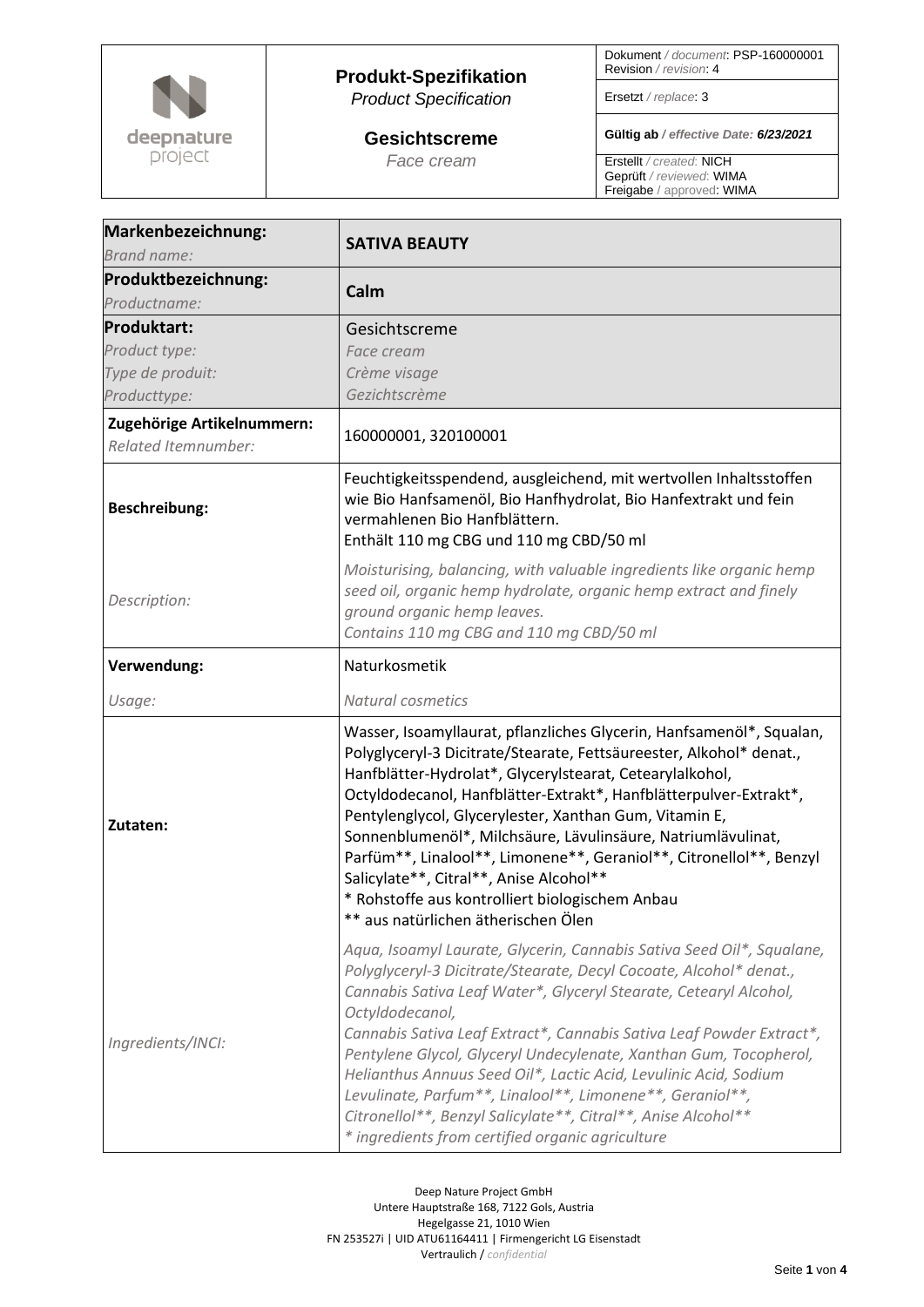

|                      | ** from natural essential oils                                                                                                                                                      |
|----------------------|-------------------------------------------------------------------------------------------------------------------------------------------------------------------------------------|
| Verwendete Rohwaren: | Bio Nutzhanf gemäß gemeinsamen Sortenkatalog für<br>landwirtschaftliche Pflanzenarten entsprechend den Vorschriften der<br>europäischen Verordnung in der jeweils gültigen Fassung. |
| Used raw materials:  | Organic hemp in accordance with the common catalog of varieties of<br>agricultural plant species accordant to the applicable EC regulation.                                         |
| Hergestellt in:      | Deutschland                                                                                                                                                                         |
| Produced in:         | Germany                                                                                                                                                                             |
| Zertifizierung:      | Natrue - Zertifizierte Naturkosmetik<br>GMP Kosmetik - Gute Herstellungspraxis<br>Vegan                                                                                             |
| Certification:       | Natrue - Certified natural cosmetic<br><b>GMP Cosmetic - Good manufacturing practice</b><br>Vegan                                                                                   |

| Analytische Parameter / Analytical parameter<br>Sensorik / Sensoric |                                           |  |
|---------------------------------------------------------------------|-------------------------------------------|--|
|                                                                     |                                           |  |
| Appearance/consistency:                                             | Slight yellowish-green colouring; creamy; |  |
| Geruch/Geschmack:                                                   | Duft charakteristisch                     |  |
| Odour / taste:                                                      | characteristic fragrance                  |  |
| Mikrobiologie / Microbiology                                        |                                           |  |
| Gesamtkeimzahl/<br>Total aerobe bacteria:                           | $< 10^{2}$                                |  |
| Hefen & Schimmel (KBE/g) /<br>yeast and mold (CFU/g):               | $< 10^{2}$                                |  |
| <b>Physikalische Parameter</b> / Physical parameters                |                                           |  |
| $pH-Wert / ph-value (20°C)$                                         | 4,10-4,30                                 |  |
| Dichte / density $(g/ml)$                                           | 0,9600-1,0000                             |  |
| Viskosität / viscosity (mpa*s)                                      | 10.000-25.000                             |  |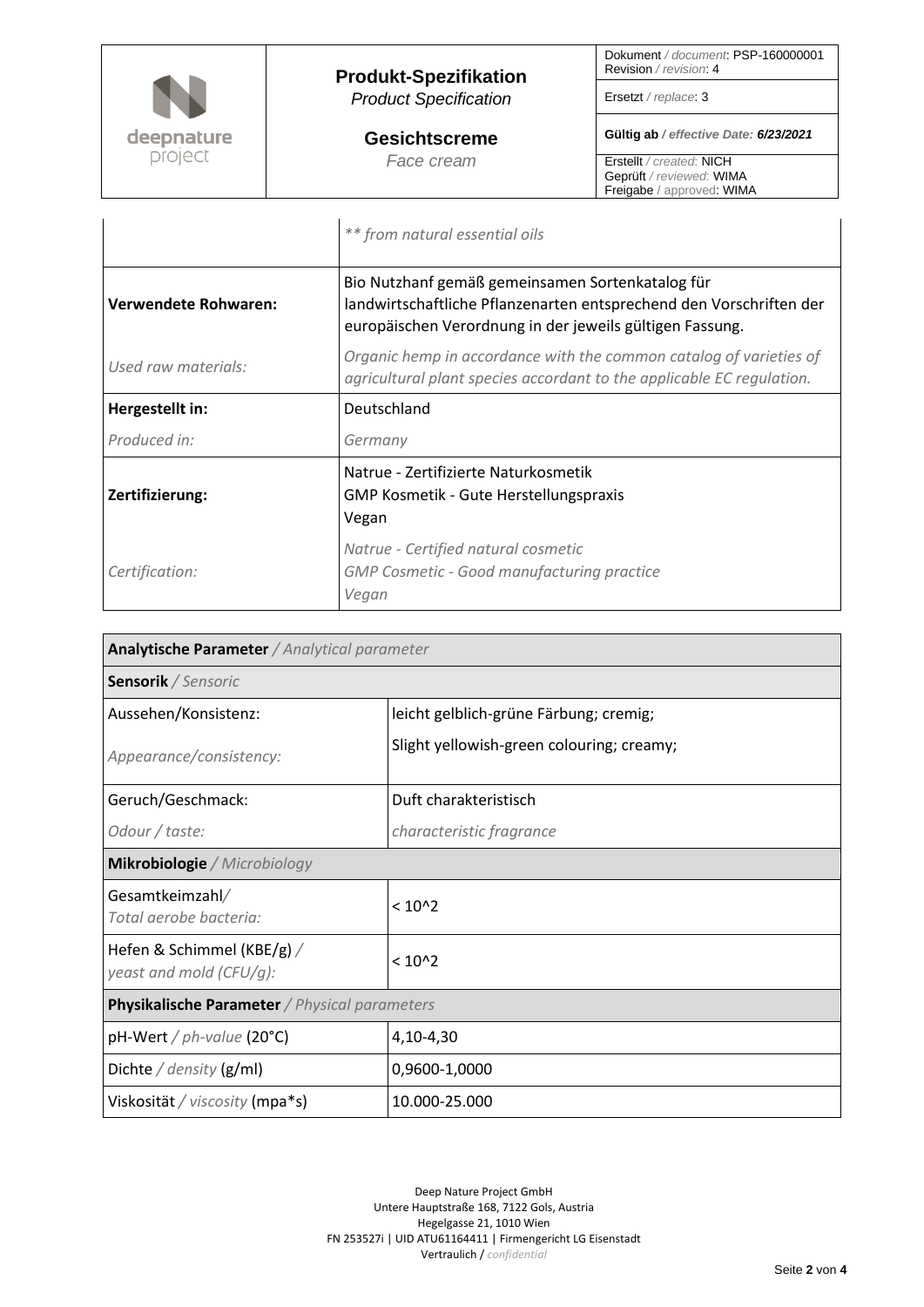

Г

## **Produkt-Spezifikation** *Product Specification*

**Gesichtscreme** *Face cream*

Dokument */ document*: PSP-160000001 Revision */ revision*: 4

Ersetzt */ replace*: 3

**Gültig ab** */ effective Date: 6/23/2021*

 $\overline{\phantom{a}}$ 

Erstellt */ created*: NICH Geprüft */ reviewed*: WIMA Freigabe / approved: WIMA

| <b>Sonstiges / Others</b>       |                                                                                                                                                                                                                       |  |
|---------------------------------|-----------------------------------------------------------------------------------------------------------------------------------------------------------------------------------------------------------------------|--|
| Qualitätsmerkmale:              | Dermatologisch getestet.<br>Tierversuchsfrei<br>Kein Einsatz von Nanotechnologie.<br>Keine Stoffe gemäß VO (EG) Nr. 1272/2008 Cat. 1A,1B,2 enthalten.<br>Konform mit den geltenden IFRA-Standards.                    |  |
| <b>Quality characteristics:</b> | Dermatologically tested.<br>Free of animal testing.<br>No use of nanotechnology.<br>No substances according to regulation (EC) No. 1272/2008 Cat.<br>1A,1B,2 contained.<br>Conforms to the applicable IFRA standards. |  |
| Anwendungshinweis:              | Auf die gereinigte Gesichtshaut auftragen und leicht einmassieren.<br>Nur zur äußerlichen Anwendung geeignet.                                                                                                         |  |
| Application information:        | Apply to cleansed facial skin and massage in gently.<br>External use only.                                                                                                                                            |  |
| Lagerung und Transport:         | Gut verschlossen, trocken und vor Wärme geschützt lagern.<br>Vor direkter Sonneneinstrahlung schützen.                                                                                                                |  |
| Storage and transport:          | Store well closed, dry and protected from heat.<br>Protect from direct sunlight.                                                                                                                                      |  |

| Verpackungsart & Mindesthaltbarkeitsdatum / Packaging & best before date |                                                                                                                                                                                                                                                               |  |
|--------------------------------------------------------------------------|---------------------------------------------------------------------------------------------------------------------------------------------------------------------------------------------------------------------------------------------------------------|--|
| Kleingebinde:                                                            | 50ml (1.76 fl.oz.) Airless Dispenser: Kunststoff<br>Faltschachtel: 350g/m <sup>2</sup> Nautilus Super White<br>100% recycelt + FSC recycelt<br>bzw.<br>10ml (0.35 fl. oz) Kunststofftube mit Kunststoffverschluss<br>Tube aus mind. 72,82% Recycling-Material |  |
| Mindesthaltbarkeit:                                                      | 30 Monate ab Verpackungsdatum                                                                                                                                                                                                                                 |  |
| Small containers:                                                        | 50ml (1.76 fl.oz.) Airless Dispenser: plastic<br>folding box: 350g/m <sup>2</sup> Nautilus Super White<br>100% recycled + FSC recycled<br>$\alpha$ r<br>10ml (0.35 fl. oz) Plastic tube with plastic closure<br>Tube of at least 72.82% recycling material    |  |
| Best before:                                                             | 30 months from date of packaging                                                                                                                                                                                                                              |  |